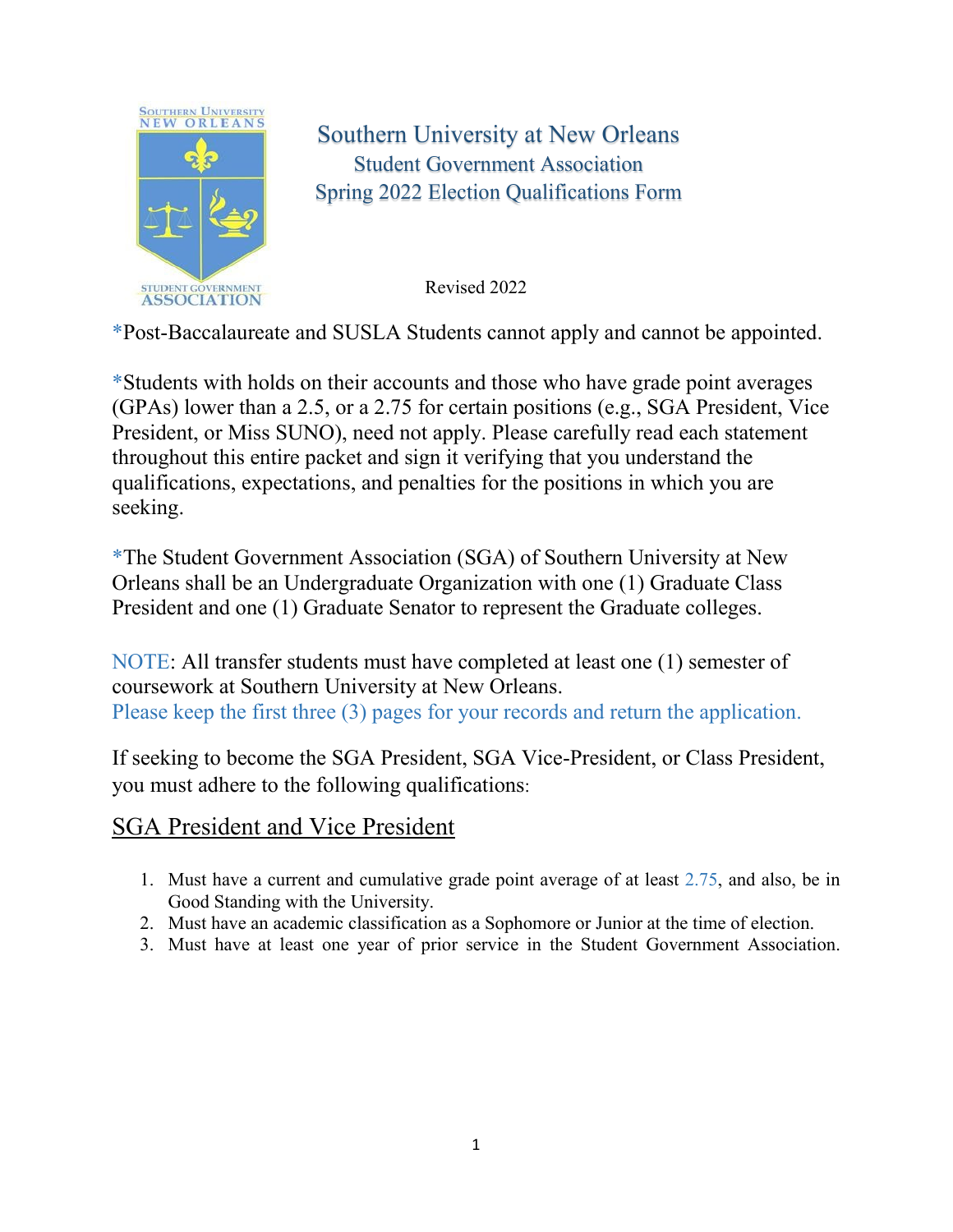## Chief Justice

- 1. Must have an overall grade point average of at least 2.5.
- 2. Must have at least one year of prior service in the Student Government Association.

## The President's Cabinet positions:

Are all appointed by the SGA President and confirmed by the Senate and its bylaws.

### Miss Southern University at New Orleans (MISS SUNO)

- 1. Must have a current and cumulative grade point average of at least 2.75 and also, be in Good Standing with the University.
- 2. Must be classified as a Junior at the time of election.
- 3. Must have at least one-year prior service in a club, or organization.

#### Other Royal Court Members, Miss & Mr. Sophomore, Junior, and Senior: Candidates:

- 1. Must have an overall grade point average of at least 2.5 after repeats and deletes.
- 2. Classification must be commensurate with Class position.
- 3. Shall represent Miss SUNO at events when Miss SUNO is unable to attend.

#### Senior, Junior, and Sophomore Student Senators:

- 1. Must have an overall grade point average of at least 2.5.
- 2. Classification must be commensurate with Class position. *Example: If a student wishes to run for Junior Class Senator, they may be a Sophomore at the time of election but MUST be a Junior when their term begins.* If for some reason at the end of the term you have not earned the GPA required to remain in this position, you will forfeit your status.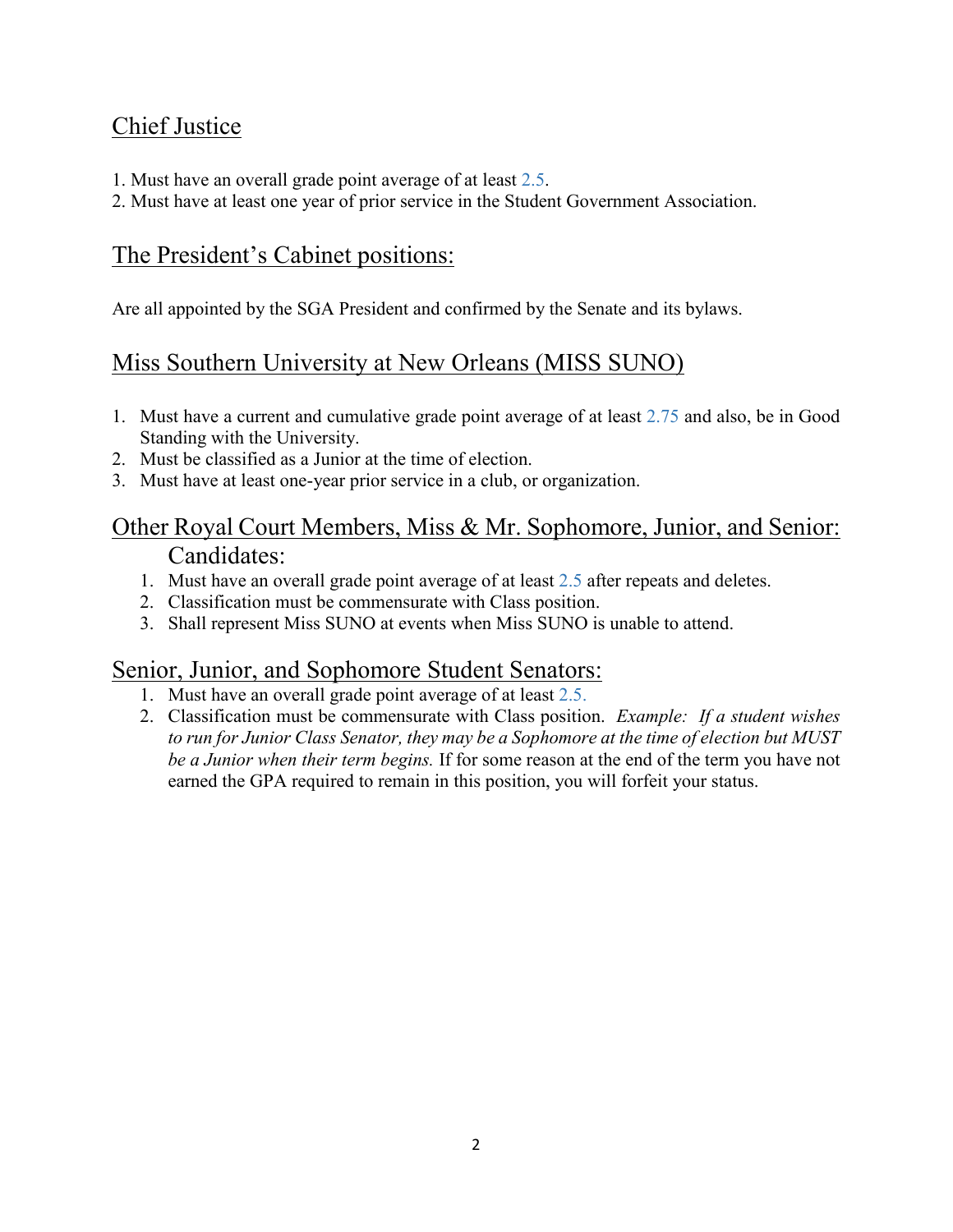# Southern University at New Orleans Office of Student Activities & Organizations Application for Student Government Association and Royal Court

Pick-Up Applications: Friday, March 25, 2022, in the University Center 2<sup>nd</sup> Floor Student Activities Office from 8:00 a.m. to 5:00 p.m.

MANDATORY MEETING for all qualified candidates: Wednesday, March 30, 2022, at 6:00 p.m. CST. (University Center, 2nd Floor, Sunroom). Failure to attend this meeting will eliminate you from the campaigning process. If an emergency should arise, please contact Adriel A. Hilton, vice-chancellor for student affairs and enrollment management prior to the meeting.

Return Applications: Friday, April 1, 2022, via email or in the University Center 2nd Floor, Student Activities and Organizations Office between 8:30 a.m. to 4:00 p.m.

Please submit the following items with the Completed Application:

- A copy of your current concise class schedule
- A current paid fee receipt
- Two Letters of Character written by one (1) Faculty member or administrator and one (1) community person. Please provide the name, email address, and phone number of the persons submitting your character letters.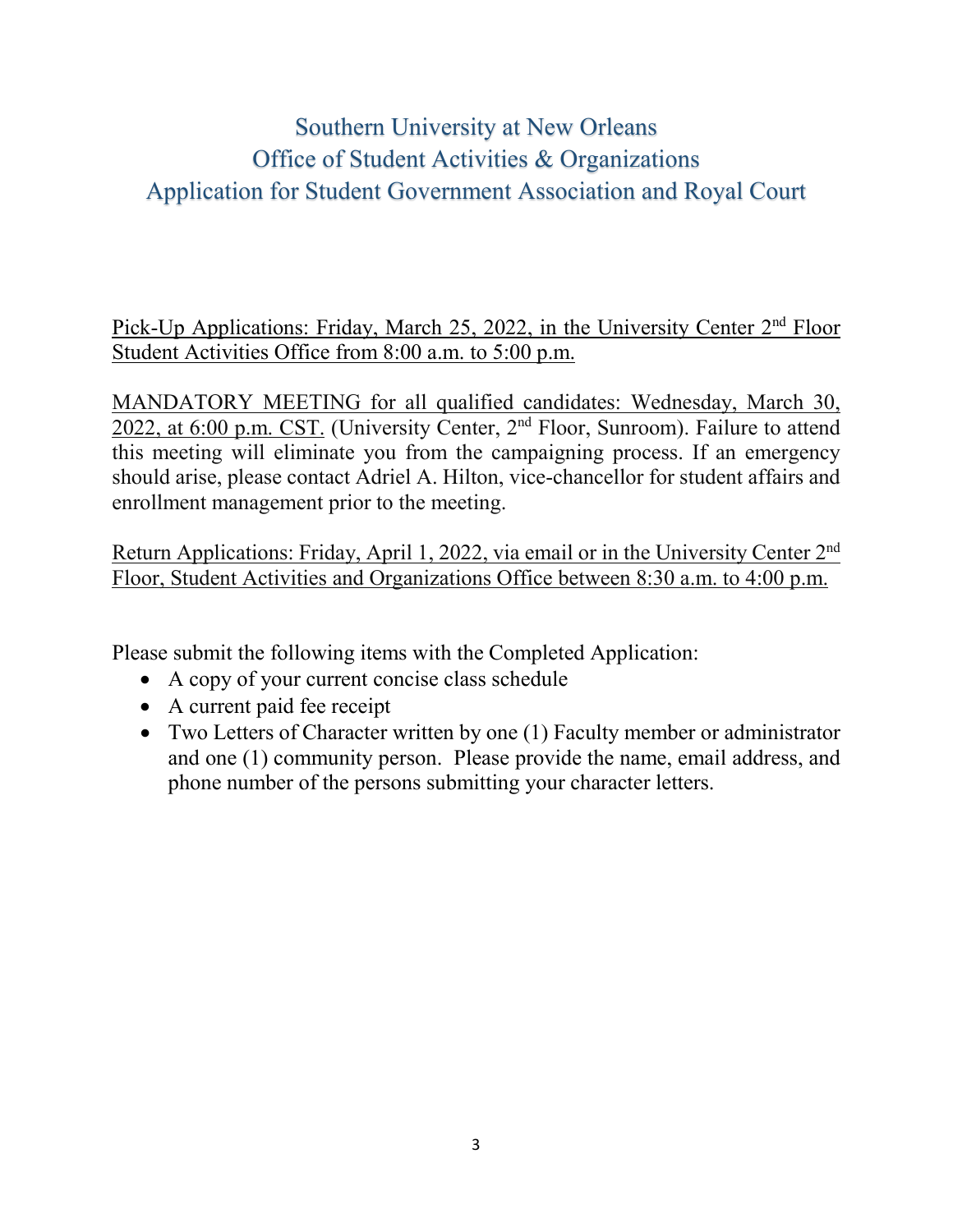## Southern University at New Orleans Office of Student Activities & Organizations Application for Student Government Association & Royal Court

## Contract Agreement

I agree to faithfully serve my full term, engage in community service projects, and work diligently on campus-based committees and/or activities, as well as appropriate deemed events.

I am currently enrolled as a full-time student at Southern University at New Orleans. Furthermore, I certify that I am an undergraduate/graduate student. I anticipate completing the next full year at Southern University at New Orleans as a full-time student each semester (Fall and Spring).

I certify that I am free of any legal or moral entanglements and of sound moral character. Therefore, if elected, I agree to uphold the standards set forth by SUNO and the Election Committee which is to detach myself from Any Illegal Acts or Events that would exhibit Southern University at New Orleans in an undesirable manner. In essence, Social Media, Confirmed Dishonors, Drugs, Weapons, etc. If deemed affiliated with these acts, you will lose your position and will receive the Maximum Disciplinary Sanctions as Identified in your Student Handbook.

I agree to participate in all Homecoming-Related Activities and accept full financial obligations/responsibilities thereof and fully understand that Southern University at New Orleans or any of its entities is free of any/all obligations to assist financially.

I certify that I have read and fully understand the statements. I also understand that falsification will result in disqualification and possible disciplinary actions taken against me by the University.

\*\*Please Note: All candidates for SGA Officers, Miss SUNO, and Royal Court members, MUST maintain the required Grade Point Average (GPA) and Full-time status (12 Credit Hours) throughout your tenure as per the SUNO Student Handbook and Student Government Association's Constitution.

\*\*There are no direct monetary benefits allocated from Southern University at New Orleans associated with becoming a Royal Court member or SGA officer e.g. (not entitled dresses, suits, make-up, hair, accessories, housing, etc., will be provided).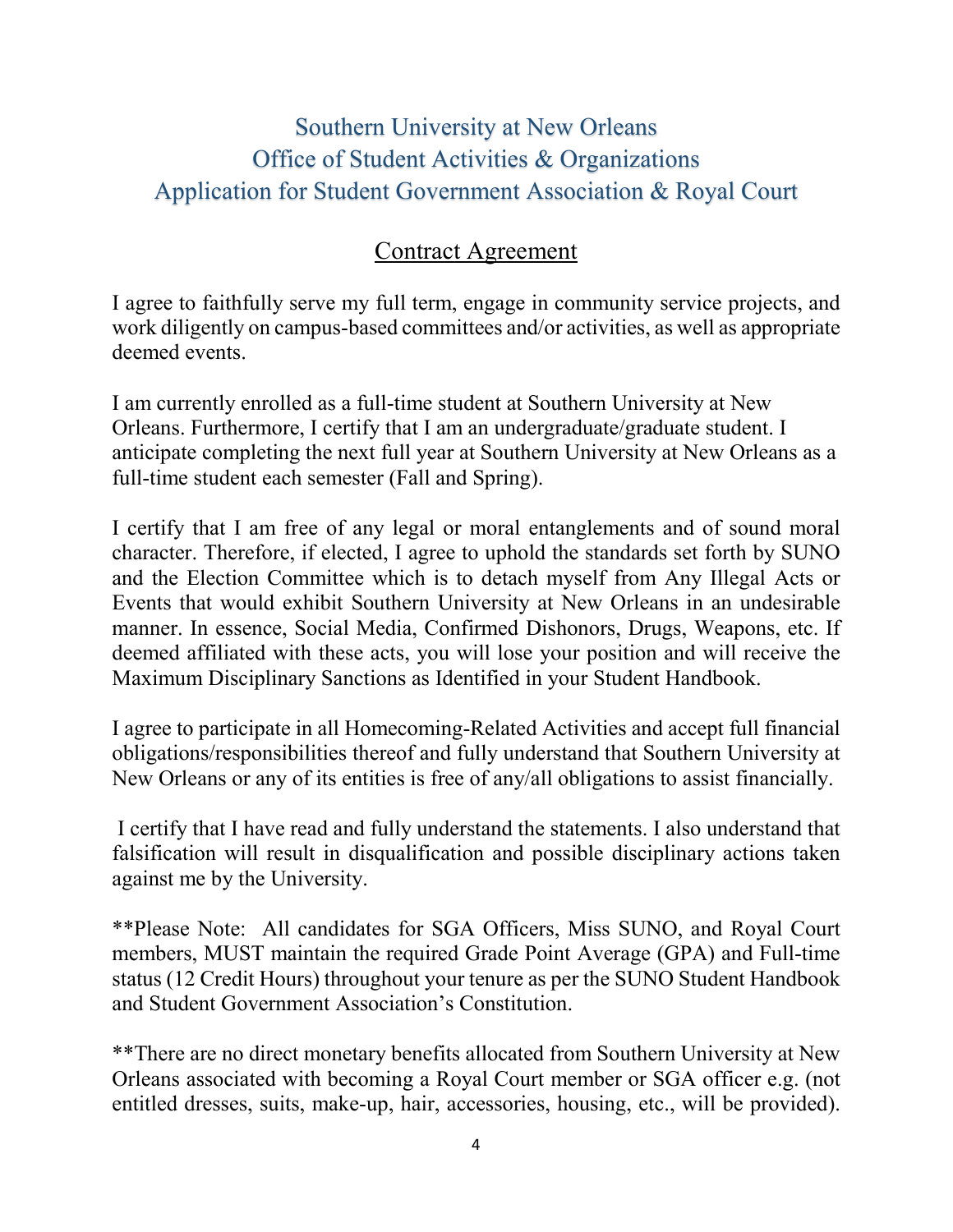Royal Court members must provide their own wardrobe during their reign, except for (1) SUNO's, (2) SUBR's, and (3) SUSLA's Coronations. Student Activities and Organization will provide three (3) dresses and tiaras for Miss SUNO and Class Misses (Miss Freshman, Miss, Sophomore, Miss Junior, and Miss Senior).

Any candidate found in 2 (two) violations will be automatically disqualified by the Director of Student Activities and Organizations.

 $\mathcal{L}_\text{max}$  , and the contract of the contract of the contract of the contract of the contract of the contract of the contract of the contract of the contract of the contract of the contract of the contract of the contr

Applicant's Signature Date

Your Current GPA \_\_\_\_\_\_\_\_\_ Election Position Sought \_\_\_\_\_\_\_\_\_\_\_\_\_\_\_\_\_\_\_\_\_\_\_\_\_\_\_\_

Name of Applicant (exactly as you wish it to appear on the ballot. Please do not include nicknames, calls, etc.)

 $\overline{a}$  , and the contribution of the contribution of the contribution of the contribution of the contribution of the contribution of the contribution of the contribution of the contribution of the contribution of the co

Name of Applicant